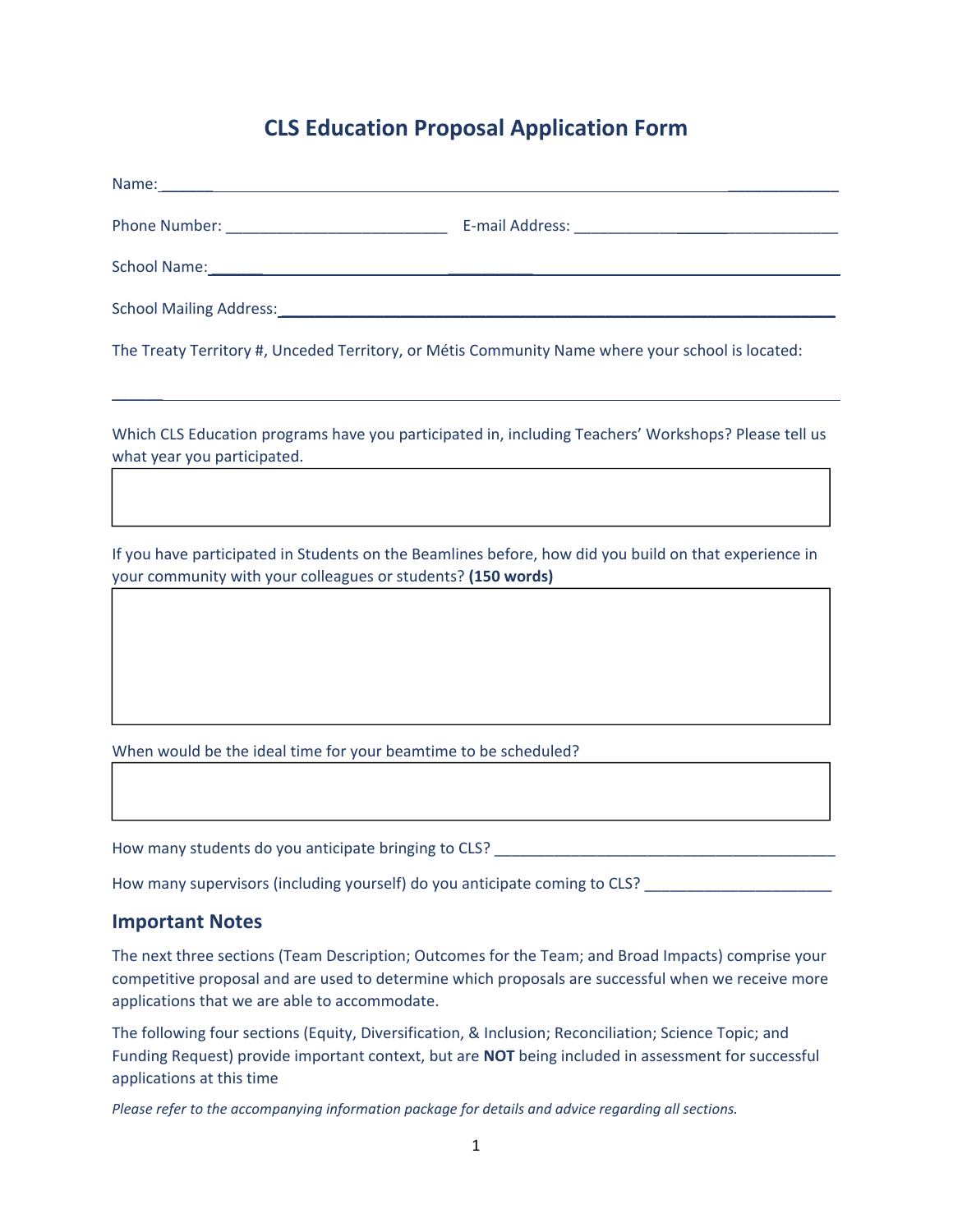## **Proposal – Please Refer to the Rubric for Additional Guidance**

**Team Description (~max 350 words)** (please refer to the proposal information package)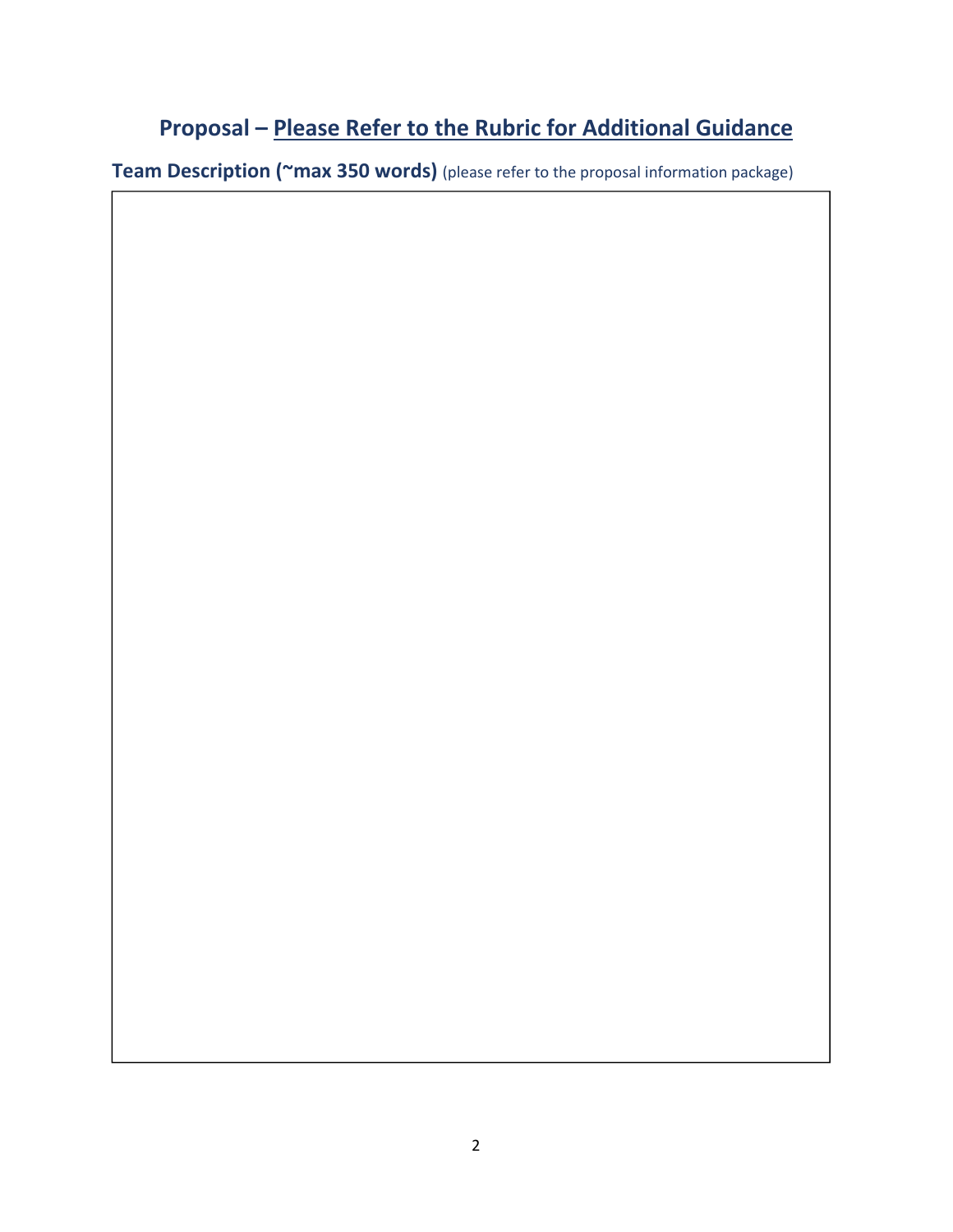**Outcomes for the Team (~max 350 words)** (refer to the proposal information package)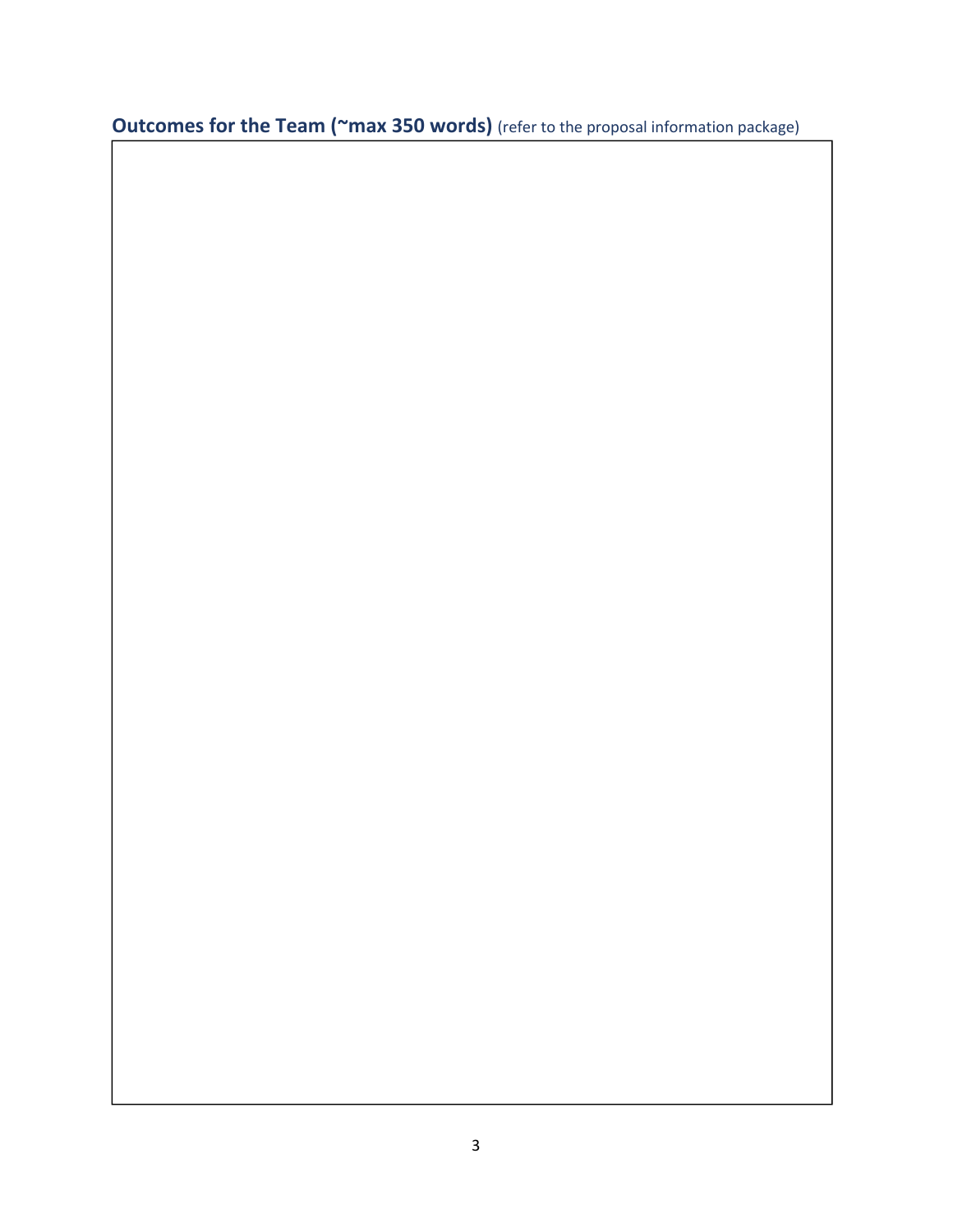**Broad Impacts (~max 350 words)** (guidance can be found in the proposal information package)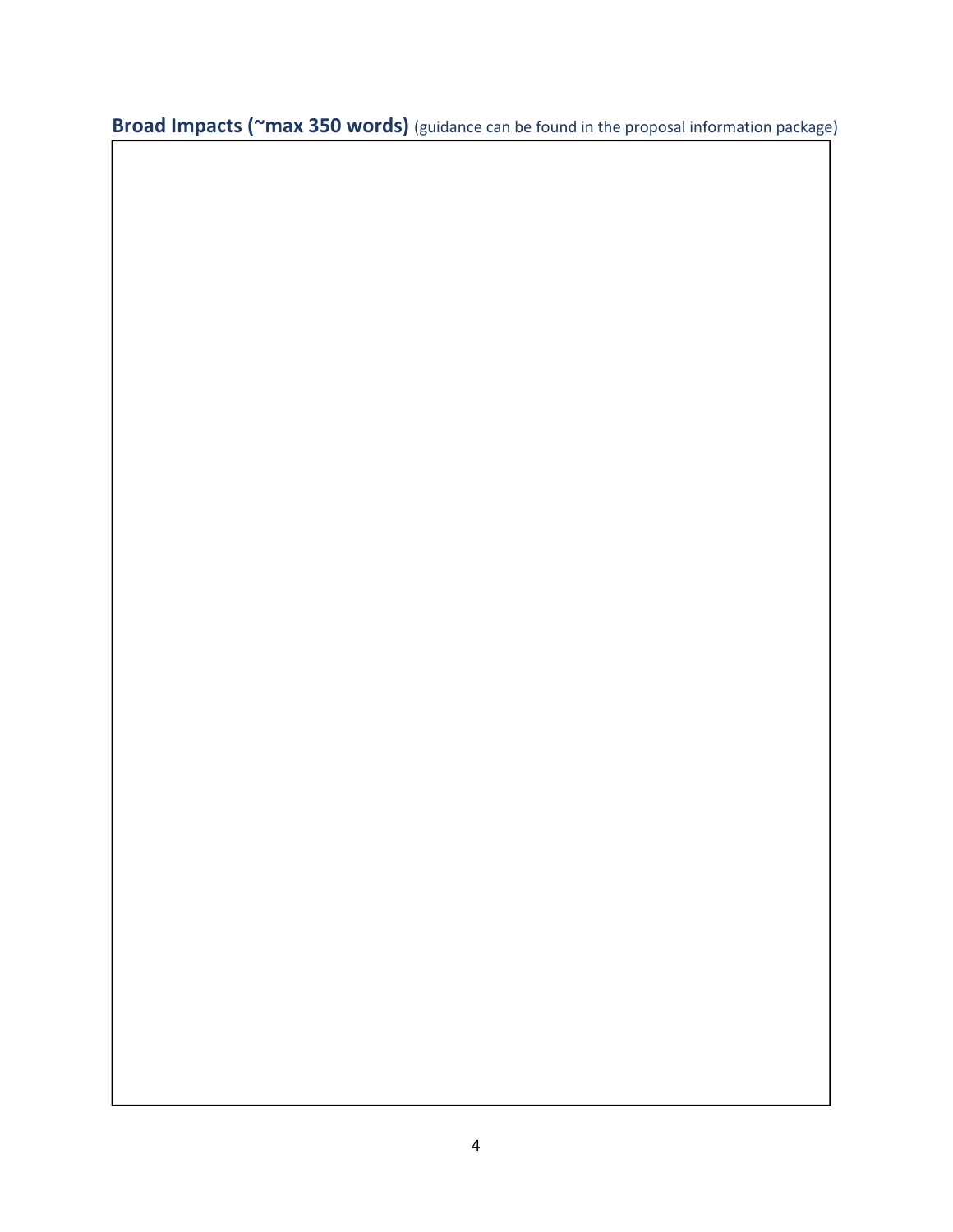**Equity, Diversity, & Inclusion** (guidance can be found in the proposal information package)

\*\*\*Use this space to describe how this experience can promote better equity, diversity, and inclusion for your students, in your school, or in your community.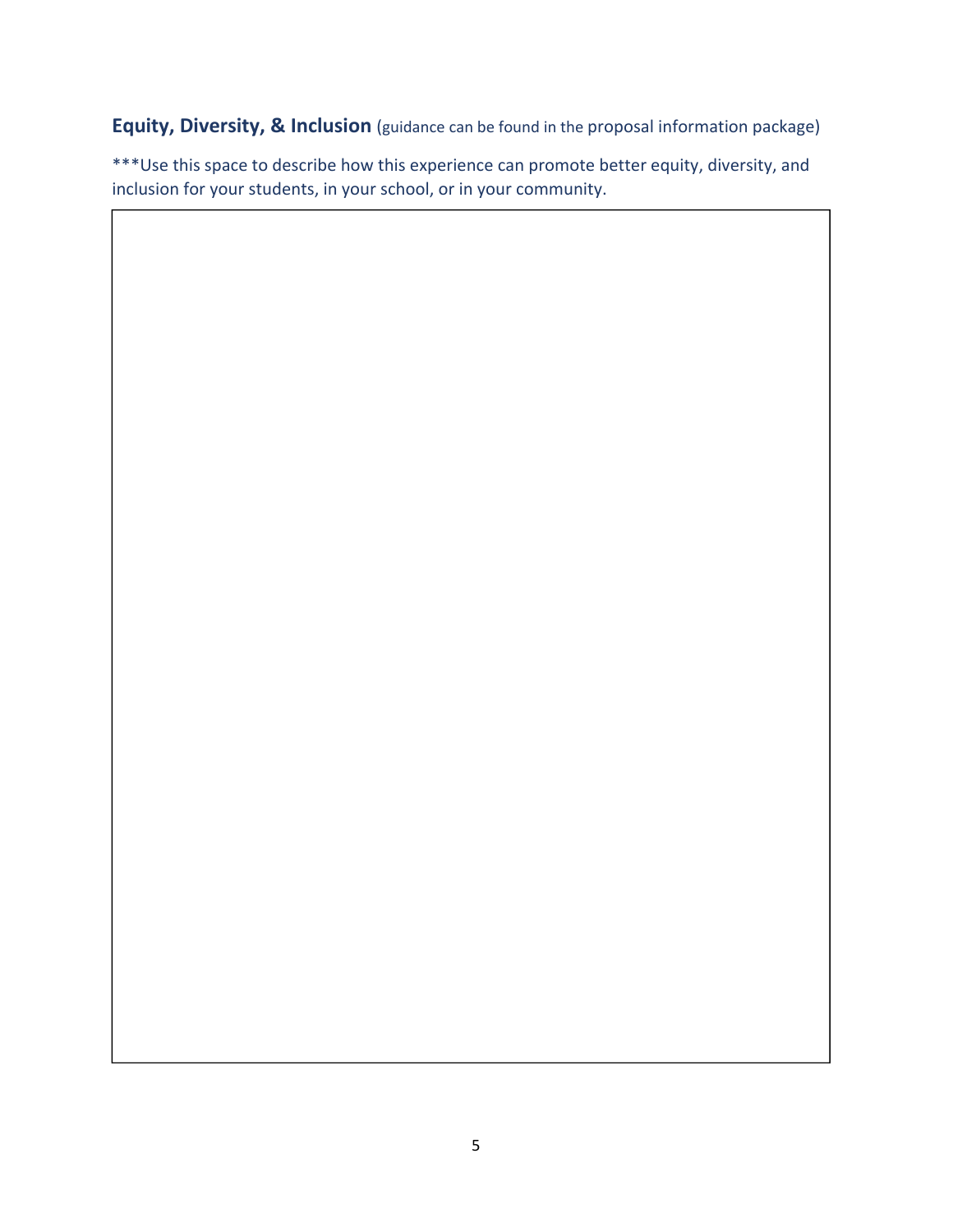**Reconciliation** (please refer to the proposal information package)

\*\*\*How will this project, your approach, or the team advance reconciliation with Indigenous Peoples? How do your project ideas connect to inherent Indigenous rights?